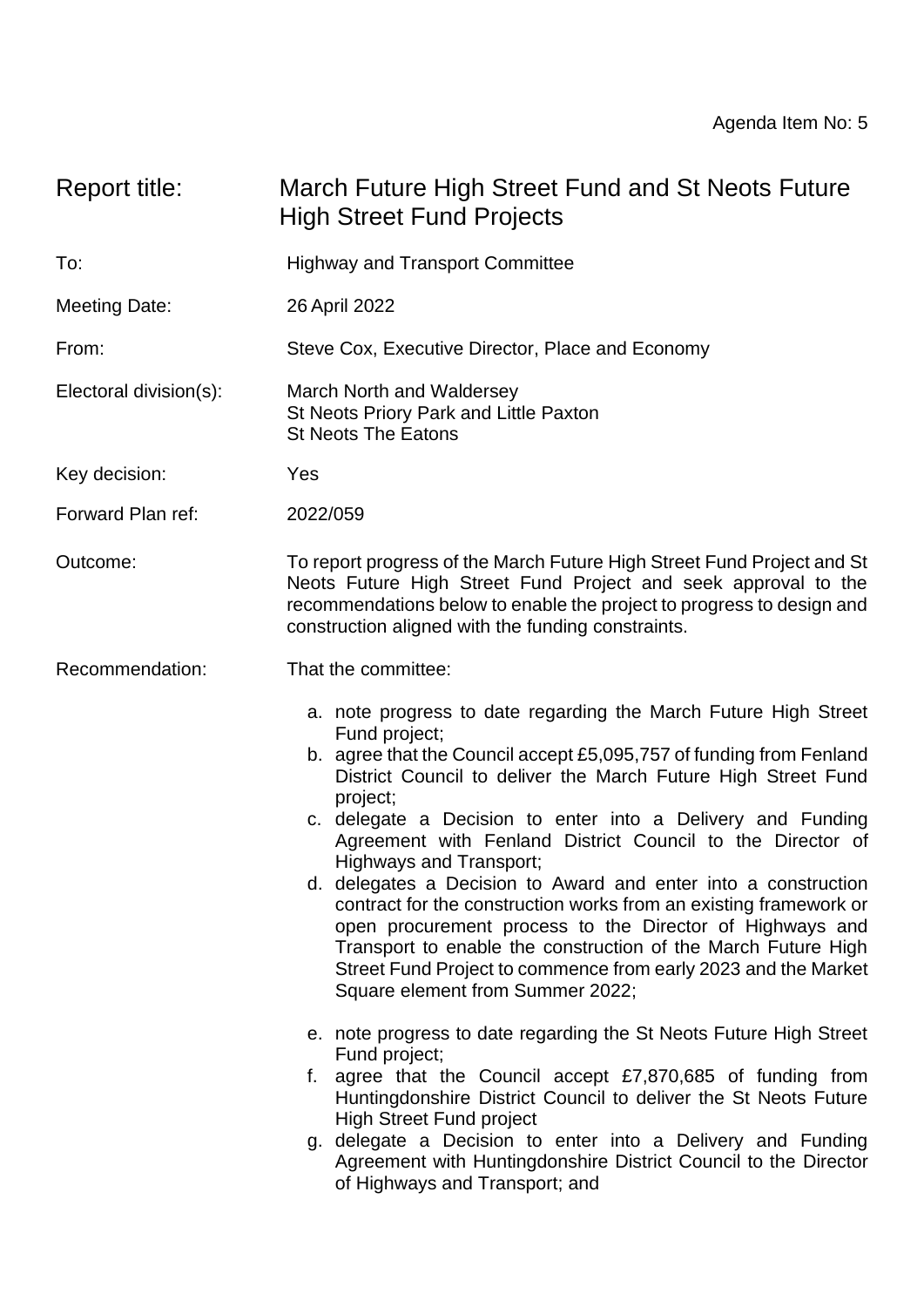h. delegates a Decision to Award and enter into a construction contract for the construction works from an existing framework or open procurement process to the Director of Highways and Transport to enable the construction of the St Neots Future High Street Fund Project to commence from early 2023.

Officer contact: Name: Leon Scholtz Post: Interim Project Delivery Team Leader Email: [leon.scholtz@cambridgeshire.gov.uk](mailto:leon.scholtz@cambridgeshire.gov.uk)

Member contacts:

- Names: Cllr Peter McDonald / Cllr Gerri Bird<br>Post: Chair/Vice-Chair
- Chair/Vice-Chair
- Email: [Peter.McDonald@cambridgeshire.gov.uk](mailto:Peter.McDonald@cambridgeshire.gov.uk)
- Gerri.brid@cambrideshire.gov.uk<br>Tel: 01223 706398
- 01223 706398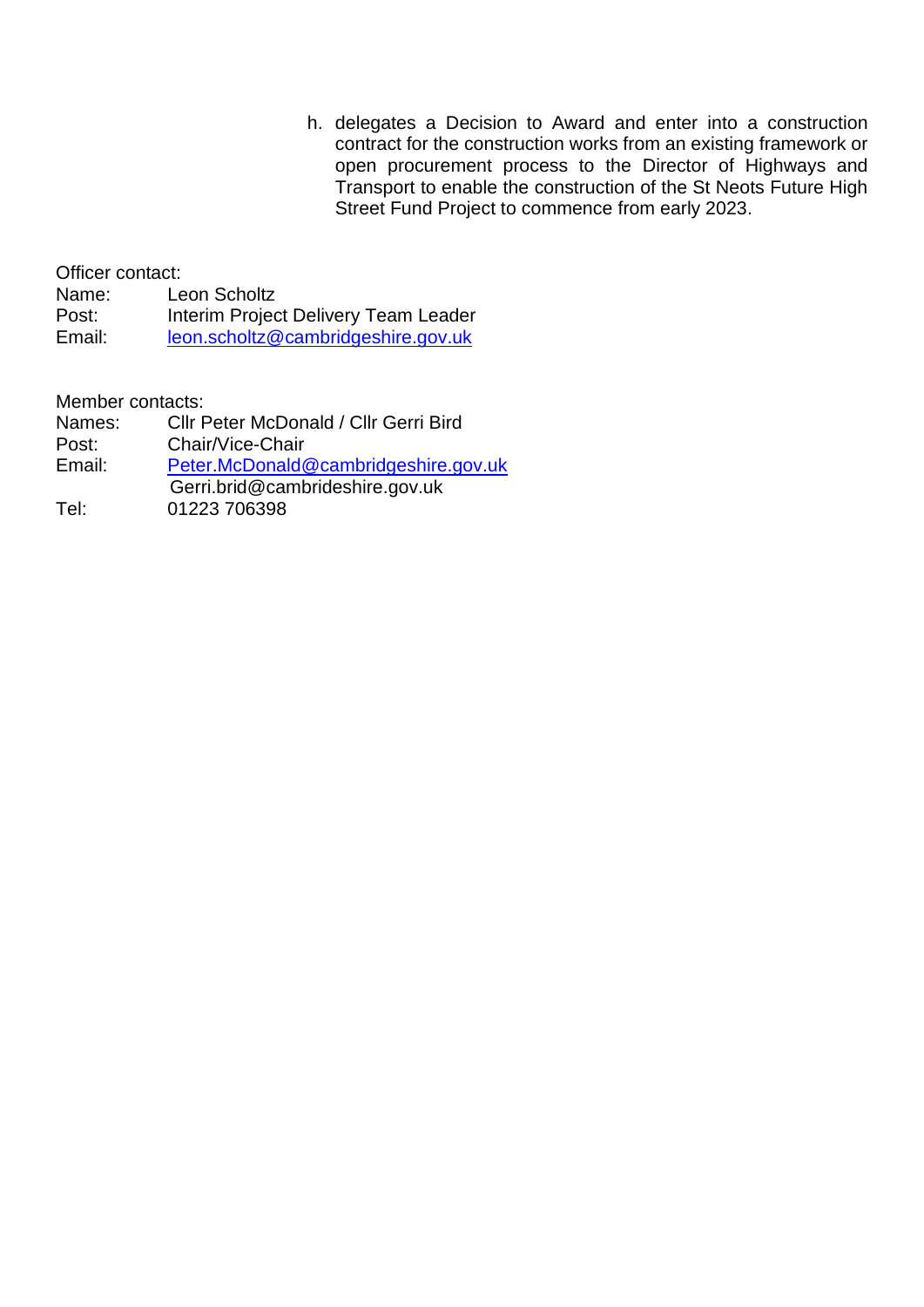# 1. Background

### March Future High Street Fund (FHSF) project background information.

- 1.1 March is a historic town that sits at the centre of Fenland District Council (FDC) on the course of the River Nene. March's heritage is rooted in the railway and the town is well connected through local and regional transport networks. The 2009 Fenland Retail Study and 2019 Growing Fenland Strategy identified March as one of Fenland's two major town centres, providing a range of facilities for an extensive rural catchment area. However, in common with many rural towns, March has suffered from the national trends affecting the way town centres are used.
- 1.2 FDC commissioned the development of the March FHSF Feasibility Study and developed a Full Business Case (FBC) to support the funding of the project. The FBC contains a Strategic review which is of relevance to the March FHSF bid and included the Cambridgeshire and Peterborough Local Industry Strategy, the Cambridgeshire and Peterborough Independent Economic Review, Fenland Local Plan Adopted 2014, Fenland Economic Development Strategy 2012-2013, Growing Fenland Strategy, and the March Neighbourhood Plan.
- 1.3 Early support from the Cambridgeshire and Peterborough Combined Authority (CPCA) including the Market Towns Programme supported a successful FHSF bid for March. This support including £200,000 of CPCA revenue funding provided to FDC to develop a Masterplan for the town of March.
- 1.4 A FHSF consultation process was conducted by FDC throughout 2019 and 2020 and included consultation with FDC local members through several All-Members Seminars, March Town Council members, online Community consultation process, and other stakeholders.
- 1.5 A bid was launched to the Ministry of Housing, Communities and Local Governance (MHCLG) for Future High Street Funding and was approved in May 2020 by FDC Cabinet prior to submission. The MHCLG has subsequently approved this submission in January 2021.
- 1.6 The March Future High Street project consist of a number of packages, all contributing to the regeneration and upgrade of the March Town centre and surrounding area. This report refers to three of these packages namely:
	- Broad Street
	- Riverside North
	- Market Square
- 1.7 The Council, as the highway authority, was approached in May 2021 by FDC to serve as a Delivery Agent in developing and delivering these packages beyond the outline design that formed part of the bid.
- 1.8 Monthly March FHSF Project Boards have been set up to manage and drive the project forward and will continue until the completion of the project. The project governance is consistent with other projects being delivered by the Council. This consists of a Project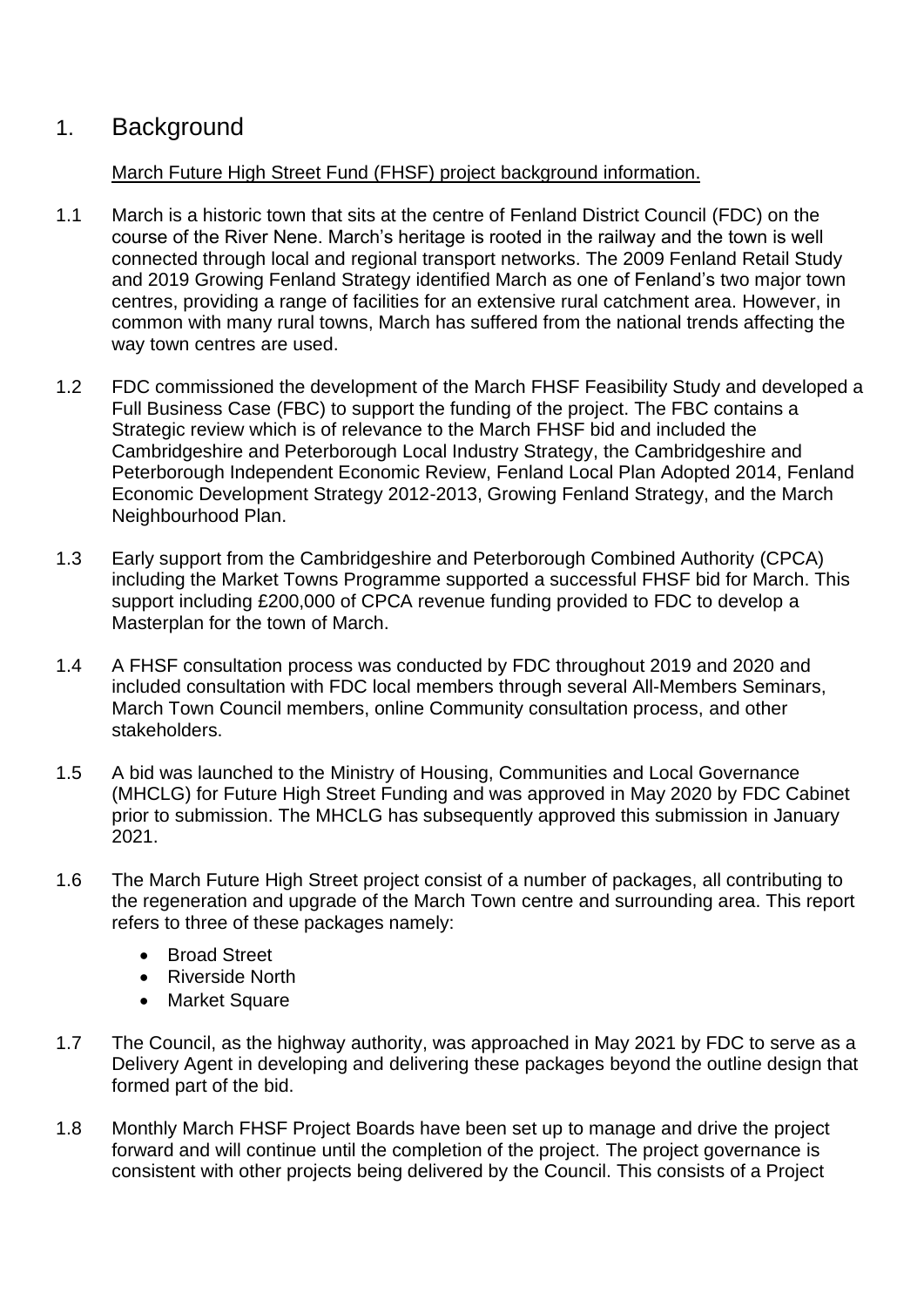Board where the Council are the "Delivery Agent" and the Project Sponsor are FDC. The CPCA are also represented, due to the linkages with the Broad Street element which is funded by the CPCA. FDC are leading all stakeholder engagements with local Members, business and residents. A good working relationship has been established between the parties.

#### St Neots FHSF Background Information

- 1.9 St Neots is a well-connected town with good transport links and an attractive riverside location. Footfall in the town centre however is falling, in common with other UK towns, due to the competition from on-line shopping and a move to out-of-town areas. Currently limited cultural and leisure offerings in the town centre limit its pull as a destination for families.
- 1.10 In 2019 HDC commissioned the development of the St Neots Future High Street Fund Feasibility Study and formed part of the final submission to the Ministry of Housing, Communities and Local Governance (MHCLG).
- 1.11 HDC received a range of letters of support from across the political and businesses communities prior to the submission of the original FHSF bid.
- 1.12 HDC was successful in securing funding from the MHCLG, CPCA and National Highways.
- 1.13 The St Neots FHSF project consist of a number of packages, all contributing to the regeneration and upgrade of the St Neots Town centre and surrounding area. This report refers to three of these packages namely:
	- St Neots Road Bridge Improvements
	- Market Square Improvements
	- High Street Improvements
- 1.14 The Council, as the Highway Authority, was approached by HDC in May 2021 to serve as a delivery agent in developing and delivering these packages on their behalf.
- 1.15 Monthly St Neots FHSF Project Boards have been set up to manage and drive the project forward and will continue until the completion of the project. The project governance is consistent with other projects being delivered by the Council. This consists of a Project Board where the Council are the "Delivery Agent" and the Project Sponsor are HDC. HDC are leading all stakeholder engagements with local Members, business and residents.

## 2. Main Issues

### March FHSF Project

- 2.1 The March FHSF project is a public realm improvement scheme, providing more access to open spaces in the town centre. It transforms the town centre from a vehicle dominated space to a place of destination which the community can enjoy. This initiative will attract increased footfall and benefit local business.
- 2.2 The project consists of three packages: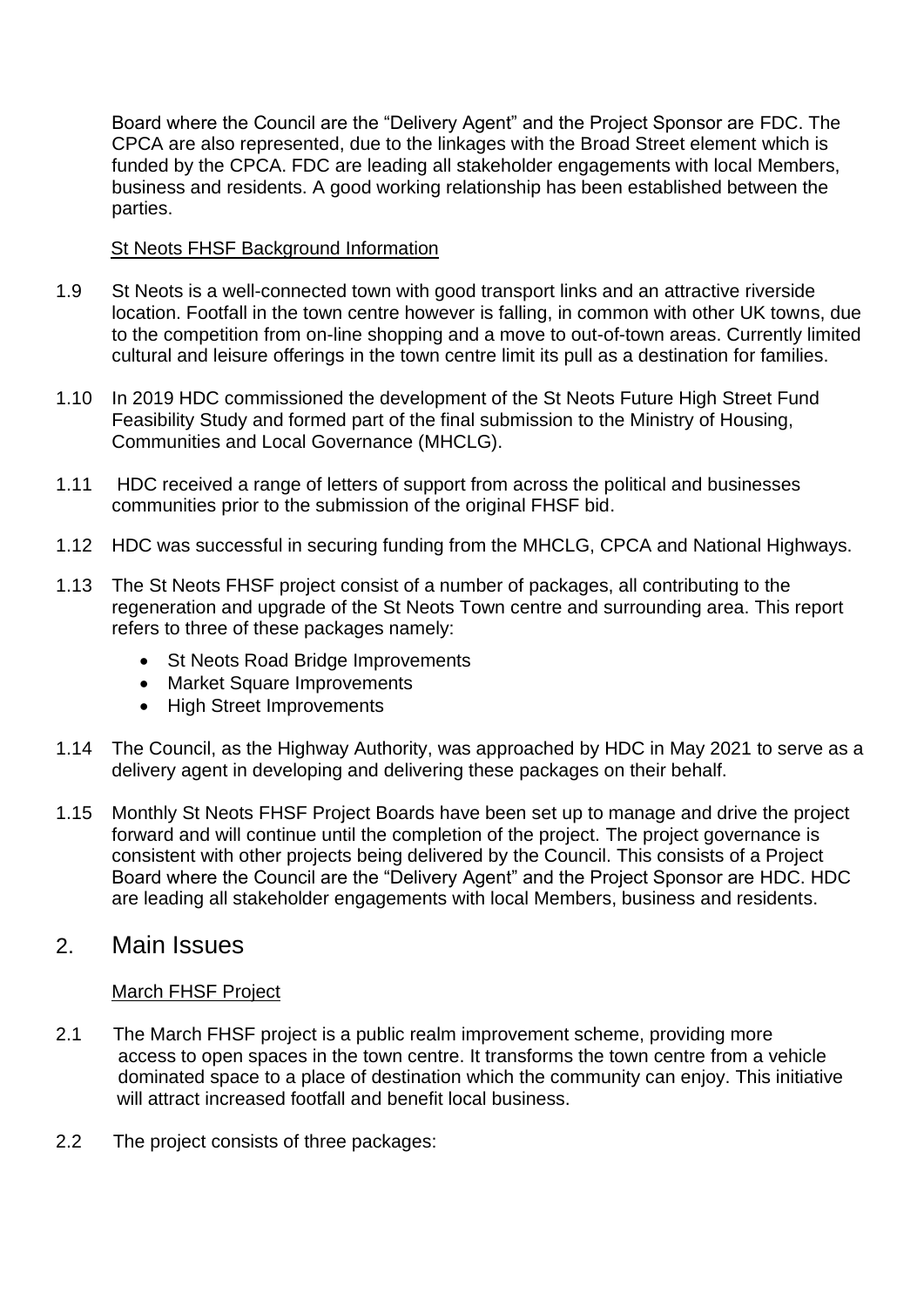- Broad Street This project will replace an existing section of road with new paving, replace the signalised junction with roundabout, improve pedestrian connectivity, drainage, hard and soft landscaping, lighting, and the accommodation of the existing war memorial and fountain within the footprint;
- Riverside North This project is adjacent to the Broad Street project. The current toilet block facilities will be demolished, and the area renovated with new paving, hard and soft landscaping, and seating arrangements for the community to enjoy. It will directly overlook the River Nene and the Southbank, creating a pleasant area to sit and dwell;
- Market Square The current paving in this area will be extended to facilitate more seating and open space for members of public to enjoy. The car park will be refreshed with new surface dressing and a general maintenance tidy up of the area;
- 2.3 The programme below shows the alignment of both the March FHSF Projects and March Area Transport Strategy (MATS) Broad Street element to ensure construction can commence early 2023.

|                                               |         | 2021/2022 |          |          |         |       |       |     |      |      |        |              | 2022/2023 |          |          |         |                                |       | 2023/2024 |     |      |      |        |             |         |          |          |         |          |       |  |
|-----------------------------------------------|---------|-----------|----------|----------|---------|-------|-------|-----|------|------|--------|--------------|-----------|----------|----------|---------|--------------------------------|-------|-----------|-----|------|------|--------|-------------|---------|----------|----------|---------|----------|-------|--|
| <b>March FHSF</b><br><b>Broad Street MATS</b> | October | November  | December | Vienuary | Februar | March | April | VeN | June | July | August | Φ<br>Septemb | October   | November | December | Vienuel | ≥<br><b>G</b><br><b>Februa</b> | March | April     | VeN | June | July | August | Φ<br>Septem | October | November | December | Vienuel | February | March |  |
| Commissioning                                 |         |           |          |          |         |       |       |     |      |      |        |              |           |          |          |         |                                |       |           |     |      |      |        |             |         |          |          |         |          |       |  |
| <b>Preliminary Design</b>                     |         |           |          |          |         |       |       |     |      |      |        |              |           |          |          |         |                                |       |           |     |      |      |        |             |         |          |          |         |          |       |  |
| Detailed Design                               |         |           |          |          |         |       |       |     |      |      |        |              |           |          |          |         |                                |       |           |     |      |      |        |             |         |          |          |         |          |       |  |
| Works Info and Contract Info                  |         |           |          |          |         |       |       |     |      |      |        |              |           |          |          |         |                                |       |           |     |      |      |        |             |         |          |          |         |          |       |  |
| <b>Construction Procurement</b>               |         |           |          |          |         |       |       |     |      |      |        |              |           |          |          |         |                                |       |           |     |      |      |        |             |         |          |          |         |          |       |  |
| Mobilisation                                  |         |           |          |          |         |       |       |     |      |      |        |              |           |          |          |         |                                |       |           |     |      |      |        |             |         |          |          |         |          |       |  |
| Construction                                  |         |           |          |          |         |       |       |     |      |      |        |              |           |          |          |         |                                |       |           |     |      |      |        |             |         |          |          |         |          |       |  |

Both projects are programmed to run concurrently to create the potential to deliver multiple efficiencies including design, procurement and construction. There is potential for one contractor to deliver both projects, delivering greater value for money, efficiency and the opportunity to ensure the impact on business, residents and traffic can be minimised. The programme is challenging, driven by the requirement of the FHSF funding criteria, which requires completion of works by end March 2024.

March FHSF – Market Square Programme

|                                           |          | 21/22 | 2022/2023                                                                |  |  |  |  |  |  |                      |  |         |          |       |  |  |
|-------------------------------------------|----------|-------|--------------------------------------------------------------------------|--|--|--|--|--|--|----------------------|--|---------|----------|-------|--|--|
| <b>March FHSF</b><br><b>Market Square</b> | February |       | March<br>April<br>May<br>July August<br>August<br>September<br>September |  |  |  |  |  |  | November<br>December |  | yanuary | February | March |  |  |
| Commissioning                             |          |       |                                                                          |  |  |  |  |  |  |                      |  |         |          |       |  |  |
| <b>Preliminary Design</b>                 |          |       |                                                                          |  |  |  |  |  |  |                      |  |         |          |       |  |  |
| <b>Detailed Design</b>                    |          |       |                                                                          |  |  |  |  |  |  |                      |  |         |          |       |  |  |
| <b>Works Info and Procurement</b>         |          |       |                                                                          |  |  |  |  |  |  |                      |  |         |          |       |  |  |
| <b>Mobilisation</b>                       |          |       |                                                                          |  |  |  |  |  |  |                      |  |         |          |       |  |  |
| Construction                              |          |       |                                                                          |  |  |  |  |  |  |                      |  |         |          |       |  |  |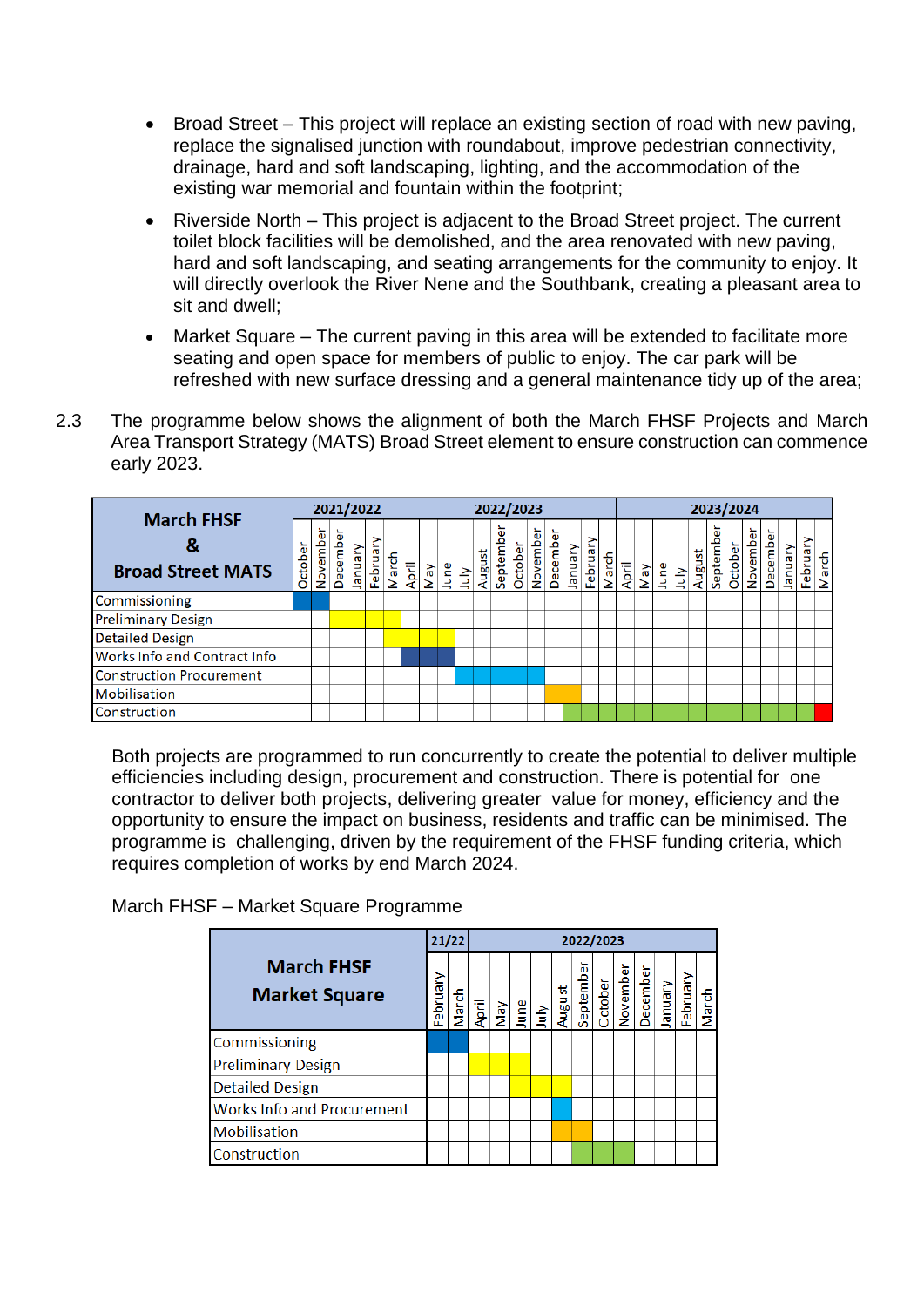There is a strong desire from FDC's stakeholders and Members to deliver the more simple Market Square section of the project within the calendar year of 2022. Again,this is demanding programme, and the works would need to be completed by end November 2022, to avoid the Christmas period which commences in early December. This design work is being progressed by the Council's Term Service Contractor Milestone, who would also be commissioned to deliver construction for expediency avoiding a lengthy procurement process.

2.4 FDC have a budget of £6,022,292 to deliver these March FHSF projects. Of this budget FDC will directly spend £926,535 on the early design, site investigation and FDC associated costs. Subject to committee accepting the recommendations within this report, the remaining balance of £5,095,757 will be received by the County to deliver the March Future High Street Fund projects. A high-level budget breakdown to deliver the project is shown below.

| <b>Item</b>                                          | Value      |
|------------------------------------------------------|------------|
| Design, Site Investigation and FDC Associated Costs  | £926,535   |
| <b>Project Delivery (Management and Supervision)</b> | £718,652   |
| Construction                                         | £3,427,331 |
| <b>Risk</b>                                          | £624,222   |
| <b>Optimism Bias</b>                                 | £325,552   |
| <b>TOTAL</b>                                         | £6,022,292 |

- 2.5 The FHSF funding conditions under which FDC are required to deliver this project dictates that the project must be completed in terms of construction by the end of March 2024. It is therefore essential that the construction of this project commences early 2023. This project is aligned geographically and logistically with the March Access Transport Strategy Broad Street project and are required to be constructed at the same time. Please see Appendix A illustrating the physical relationship between the projects.
- 2.6 The preliminary design has already been developed, having been well received by local stakeholders, and will move into the detailed design. See Appendix B for the March FHSF general layouts that will be developed further.

#### St Neots FHSF Project

- 2.7 The St Neots FHSF project is a public realm improvement scheme, providing more access to open spaces in the town centre for visitors to enjoy. This initiative is also designed to benefit local business.
- 2.8 The project consists of three packages:

St Neots Road Bridge Improvements – Improved footway surface and lighting will be introduced on this project, improving pedestrian experience when walking from the Riverside carpark and residences on the west side to the Town Centre;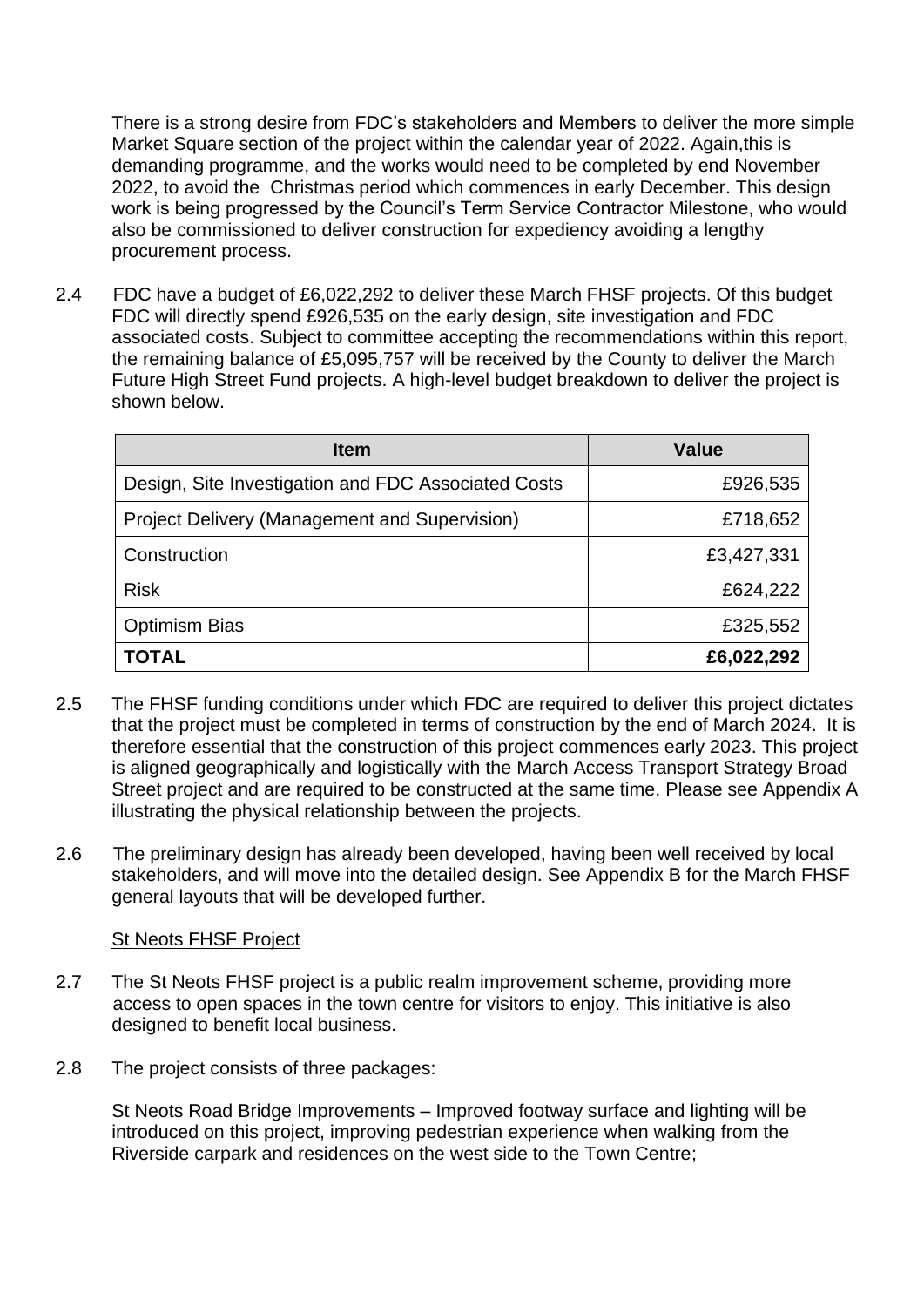Market Square – This project aims to change the look, feel and use of the current parking area which are used certain days of the week for market days. The proposal will consider the removal of parking from this area, transforming it into a public space, where market days, concerts and other community activities can be held. Hard and soft landscaping will be introduced. It also opens up greater access to the shops and businesses on the outer edges of the market square, benefitting business and patrons. This will be a place of arrival and congregation with less traffic;

High Street Improvements – This project improves the space and access that pedestrian have through this area, focusing on the B1428 High Street/B1041New Street junction, the B1428 High Street/B1043 Huntingdon Street, and the Moore's Walk/Church Walk connectivity;

2.9 The delivery programme is set out below. The FHSF funding of £929,000 and CPCA funding of £3.1m, totalling £4.029m both expire in March 2024, and as such construction of the project must commence in early 2023 to ensure the funding criteria is met. Additional funding from National Highways of £3.5m was secured by HDC in early 2022 which needs expenditure by September 2024. A further HDC contributions of £993,000 has been made available for the project that expires in March 2025. These funding constraints are reflected in the programme below.

|                                     |            | 2021/2022 |          |        |         |       |       | 2022/2023 |      |                       |  |                      |  |          |         |        |         |       |       | 2023/2024                     |      |      |        |           |                     |                 |         |       |       |       |                         | 2024/2025 |    |        |           |         |          |                    |         |                  |  |  |
|-------------------------------------|------------|-----------|----------|--------|---------|-------|-------|-----------|------|-----------------------|--|----------------------|--|----------|---------|--------|---------|-------|-------|-------------------------------|------|------|--------|-----------|---------------------|-----------------|---------|-------|-------|-------|-------------------------|-----------|----|--------|-----------|---------|----------|--------------------|---------|------------------|--|--|
| <b>St Neots FHSF</b>                | tober<br>ŏ | November  | December | Januar | Februar | March | April | Vay       | June | August<br><b>Slnr</b> |  | September<br>October |  | November | Decembe | Januar | Februar | March | April | $\frac{N_{\rm B}}{N_{\rm B}}$ | June | July | August | September | November<br>October | <b>December</b> | Vienuel | Febru | March | April | $\overline{\text{New}}$ | June      | ήμ | August | September | October | November | ō<br>emb<br>ျန     | ٦Ē<br>흛 | Februar<br>March |  |  |
| Commissioning                       |            |           |          |        |         |       |       |           |      |                       |  |                      |  |          |         |        |         |       |       |                               |      |      |        |           |                     |                 |         |       |       |       |                         |           |    |        |           |         |          |                    |         |                  |  |  |
| <b>Preliminary Design</b>           |            |           |          |        |         |       |       |           |      |                       |  |                      |  |          |         |        |         |       |       |                               |      |      |        |           |                     |                 |         |       |       |       |                         |           |    |        |           |         |          |                    |         |                  |  |  |
| <b>Detailed Design</b>              |            |           |          |        |         |       |       |           |      |                       |  |                      |  |          |         |        |         |       |       |                               |      |      |        |           |                     |                 |         |       |       |       |                         |           |    |        |           |         |          |                    |         |                  |  |  |
| <b>Works Info and Contract Info</b> |            |           |          |        |         |       |       |           |      |                       |  |                      |  |          |         |        |         |       |       |                               |      |      |        |           |                     |                 |         |       |       |       |                         |           |    |        |           |         |          |                    |         |                  |  |  |
| <b>Construction Procurement</b>     |            |           |          |        |         |       |       |           |      |                       |  |                      |  |          |         |        |         |       |       |                               |      |      |        |           |                     |                 |         |       |       |       |                         |           |    |        |           |         |          |                    |         |                  |  |  |
| Mobilisation                        |            |           |          |        |         |       |       |           |      |                       |  |                      |  |          |         |        |         |       |       |                               |      |      |        |           |                     |                 |         |       |       |       |                         |           |    |        |           |         |          |                    |         |                  |  |  |
| Construction                        |            |           |          |        |         |       |       |           |      |                       |  |                      |  |          |         |        |         |       |       |                               |      |      |        |           |                     |                 |         |       |       |       |                         |           |    |        |           |         |          | <b>CONTINGENCY</b> |         |                  |  |  |

The programme is challenging, driven by the requirement of the FHSF/CPCA funding criteria, which requires completion of a high proportion of the works by end March 2024.

2.10 HDC have an overall budget of £8.55m to deliver the project. From this budget HDC will directly spend £679,315 on the early design, site investigation and their associated costs. Subject to this committee accepting the recommendations within this report, the remaining balance of £7,870,685 will be received by the County to deliver the St Neots Future High Street Fund project. A high-level budget breakdown to deliver the project is shown below.

| <b>Item</b>                                          | <b>Value</b> |
|------------------------------------------------------|--------------|
| Design and Site Investigation                        | £679,315     |
| <b>Project Delivery (Management and Supervision)</b> | £975,324     |
| Construction                                         | £5,320,662   |
| <b>Risk</b>                                          | £1,013,411   |
| <b>Optimism Bias</b>                                 | £561,288     |
| <b>TOTAL</b>                                         | £8,550,000   |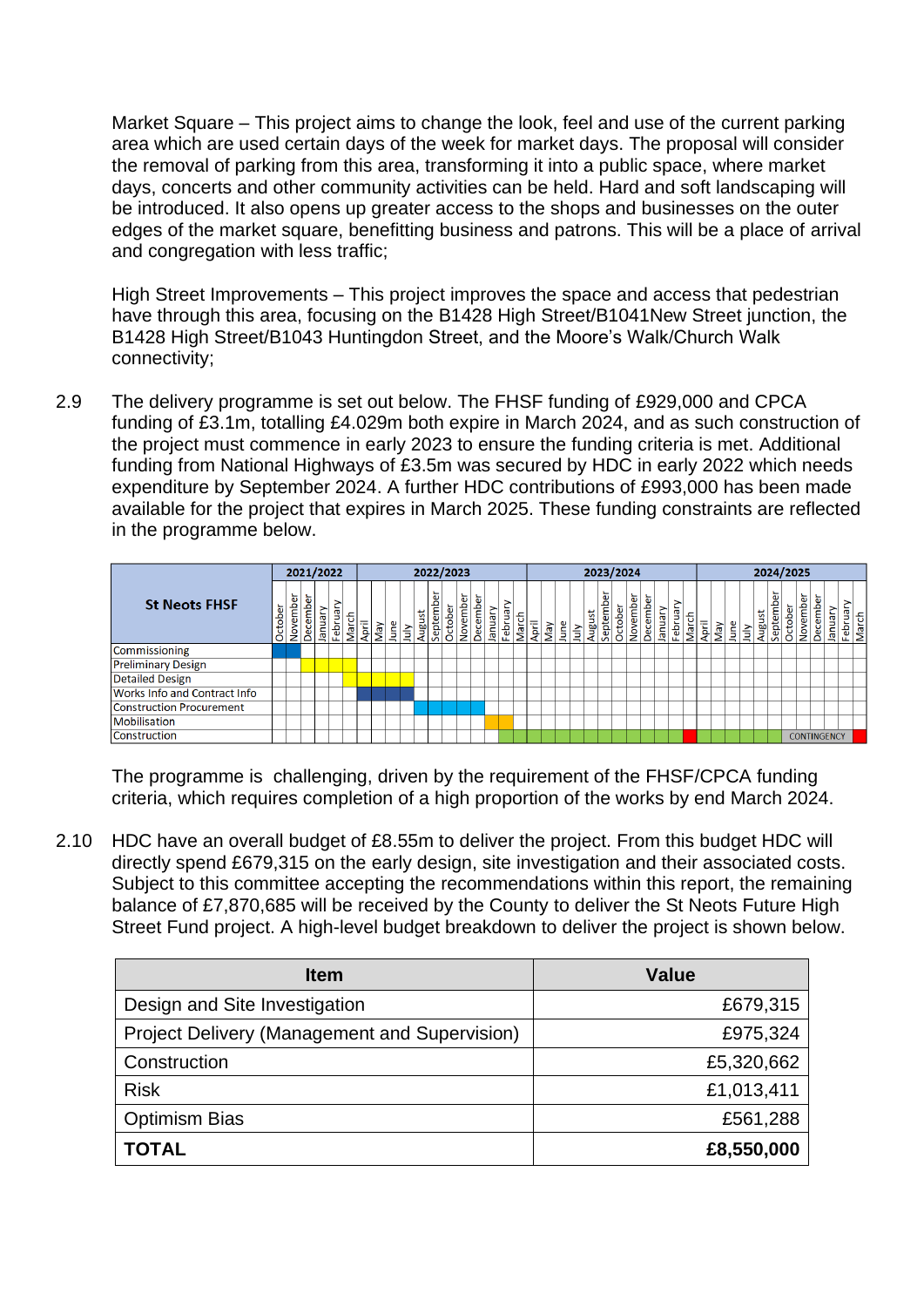- 2.11 Early engagement on these projects has taken place in consultation with local Members and stakeholders, and initial designs will be developed following consultation In May 22 which will lead to the detailed design stage.
	- 1. St Neots Bridge Improvements
	- 2. St Neots Market Square
	- 3. St Neots High Street Improvements

These locations are shown in Appendix C.

#### 2.12.1 Key risks for both Future High Street projects are:

- a) The compressed design program is reliant on appropriate resourcing, performance and delivery in a challenging market place;
- b) Delayed Delivery/Funding Agreement between the Council and the District Councils may impact the overall programme;
- c) Delays within HDC or FDC for approvals, commissions and decisions as the Project Sponsor is a risk to the overall programme;
- d) Significant design amendments requested from HDC, FDC, Members or 3rd party stakeholders is a significant risk to the programme;
- e) Construction cost and utility protection and /or diversion cost are estimates only and not based on contractual Target Costs or actual utility company diversion estimates, although risk and inflation has been included to mitigate this cost risk during initial costing review Summer in 2021;
- f) Impact of COVID, Brexit, lack of supply chain now exacerbated by the conflict in the Ukraine on construction – potential to be a significant resource, material, construction cost and programme risk;
- g) Mobilisation upon confirmation to commence construction it is approximately four weeks programmed for mobilisation which is very challenging for the supply chain;
- h) Long lead items items cannot be ordered until instructed to commence and may potentially delay the overall programme;

The risks are managed through project governance, where the Council are the Delivery Agent and FDC, HDC and the CPCA are the Project Sponsors, who make the key decisions and hold the financial and programme risks, and are ultimately responsible for the successful delivery of the projects to cost and programme, and maintaining stakeholder satisfaction.

2.13 For the programmes to be maintained and delivered on time meeting the March 2024 spend deadline for the Future High Street Funding criteria, all parties including the Council, HDC, FDC the CPCA and stakeholders need to be aware of the significant challenges with delivering to the programme. Prompt decisions are required and some design work will be required to be taken at risk, while consultation and engagement is undertaken.

## 3. Alignment with corporate priorities

3.1 Communities at the heart of everything we do

 Both FHSF projects creates opportunities for the local community to congregate and spend more time within the town centre due to the development of the market square areas,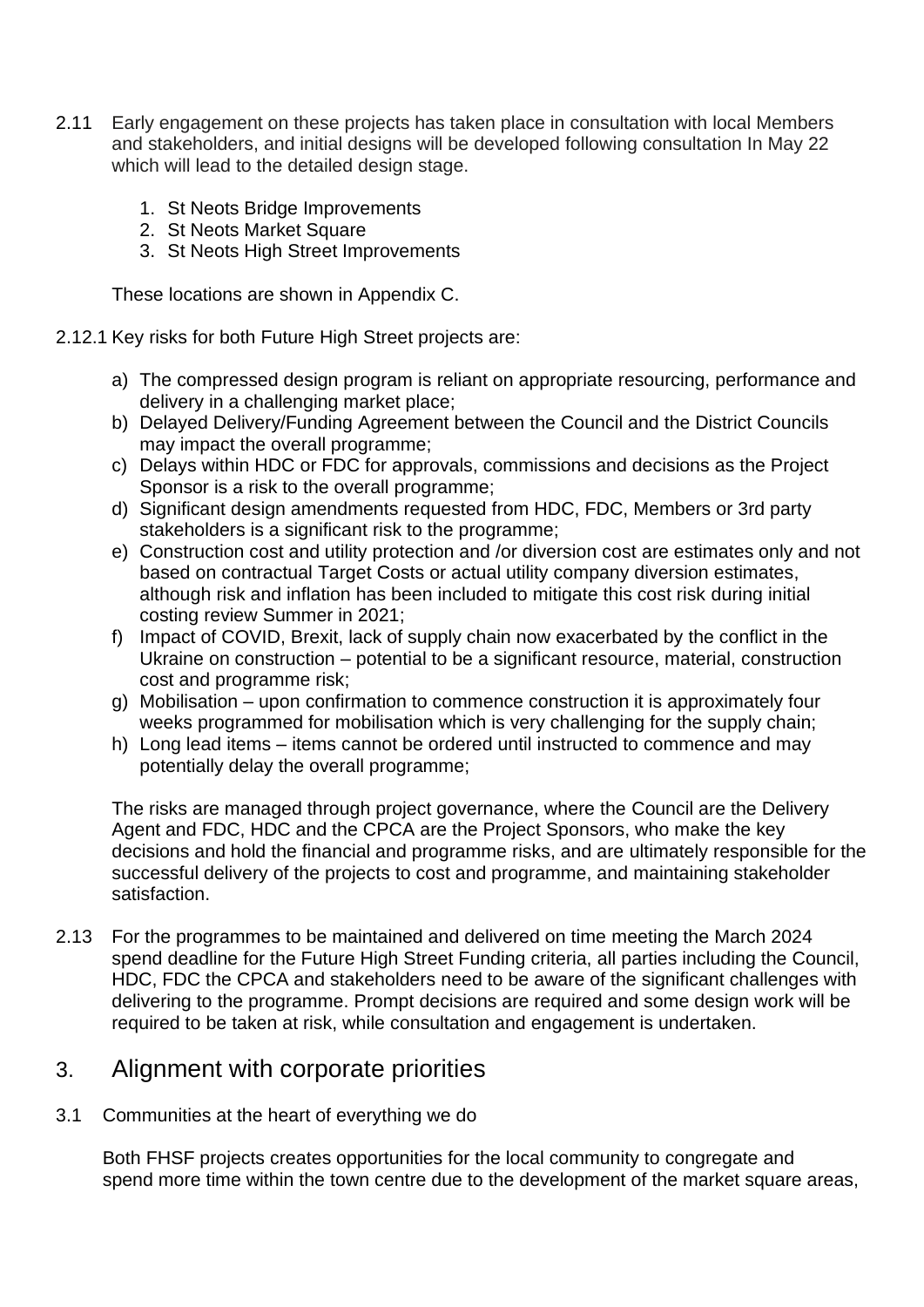providing a pleasant environment to meet, shop and sit. These areas will also be used for other outdoor activities and events, for example concerts, exhibitions, market days and such.

3.2 A good quality of life for everyone

 The influx of pedestrian and visitors into the town centres will benefit local businesses through increased footfall. The ability for more people to use the large public spaces will also drive and enable more community activities and engagement.

3.3 Helping our children learn, develop and live life to the full

See wording under 3.1 and 3.2 above

3.4 Cambridgeshire: a well-connected, safe, clean, green environment

See wording under 3.1 above. The aspiration to improve public realm at both FHSF projects could further encourage non-car use with associated benefits in air quality.

3.5 Protecting and caring for those who need us

There are no significant implications within this category.

- 4. Significant Implications
- 4.1 Resources Implications

 Resources have been made available to deliver these projects and will be funded from HDC and FDC respectively.

4.2 Procurement/Contractual/Council Contract Procedure Rules Implications

 The Project Team and Procurement and Commissioning team will identify and undertake the procurement process through the available compliant mechanisms, ensuring competitive submissions and value for money.

4.3 Statutory, Legal and Risk Implications

 The FHSF projects will be commissioned providing a suitable Grant Funding Agreement can be set up between HDC and CCC, and FDC and CCC. The FHSF projects will be managed robustly using risk registers and other mechanisms within the Governance processes.

4.4 Equality and Diversity Implications

 Equality Impact Assessments for both FHSF projects are being developed whilst stakeholders and impacted groups are engaged throughout the process.

4.5 Engagement and Communications Implications

There are no significant implications in this category.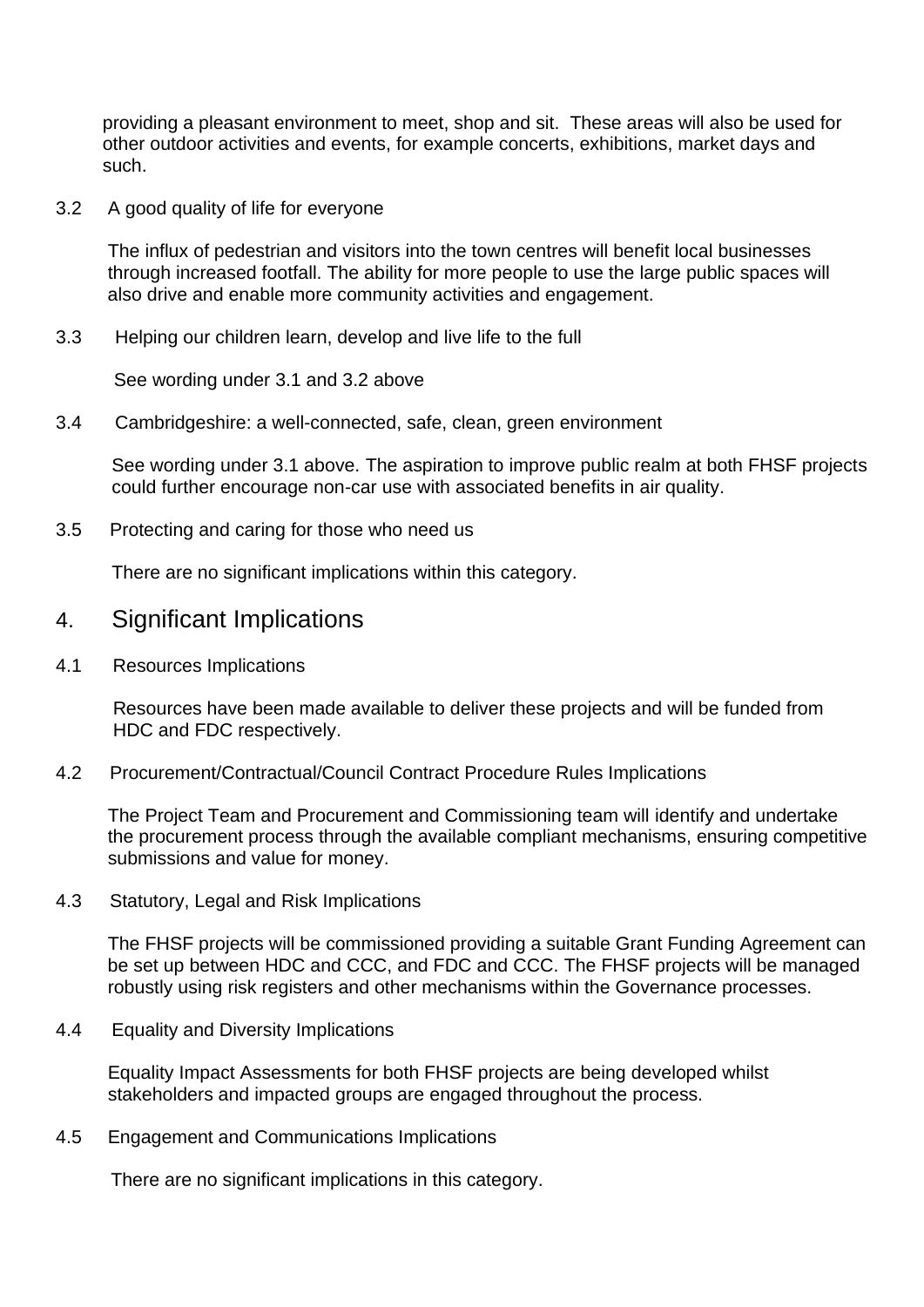4.6 Localism and Local Member Involvement

 Local Members are being engaged through presentation sessions. This is driven by FDC and HDC officers respectively. MATS Local Member Steering Group meetings have been occurring for some time and the March FHSF project elements are also discussed at this forum.

4.7 Public Health Implications

 Both FHSF projects will improve access in the town centres area which will assist with providing better links to employment, health and education.

- 4.8 Environment and Climate Change Implications on Priority Areas
- 4.8.1 Implication 1: Energy efficient, low carbon buildings. Positive/neutral/negative Status: Neutral Explanation: The proposed schemes will not impact on any buildings.
- 4.8.2 Implication 2: Low carbon transport. Positive/neutral/negative Status: Neutral Explanation: No positive or negative
- 4.8.3 Implication 3: Green spaces, peatland, afforestation, habitats and land management. Positive/neutral/negative Status: Positive Explanation: Although the projects will be developed in brownfield sites soft landscaping will be introduced, increasing the number of trees and green areas in the project footprint.
- 4.8.4 Implication 4: Waste Management and Tackling Plastic Pollution. Positive/neutral/negative Status: Neutral Explanation: The proposed schemes will produce some waste however any impact will be minimised from recycling stiving to achieve a neutral end position.
- 4.8.5 Implication 5: Water use, availability and management: Positive/neutral/negative Status: Neutral Explanation: The proposed schemes are not anticipated to affect water use
- 4.8.6 Implication 6: Air Pollution. Positive/neutral/negative Status: Positive Explanation: More open space environment for members of public to use which was previously traffic dominated.
- 4.8.7 Implication 7: Resilience of our services and infrastructure and supporting vulnerable people to cope with climate change. Positive/neutral/negative Status: Neutral Explanation: No expected impact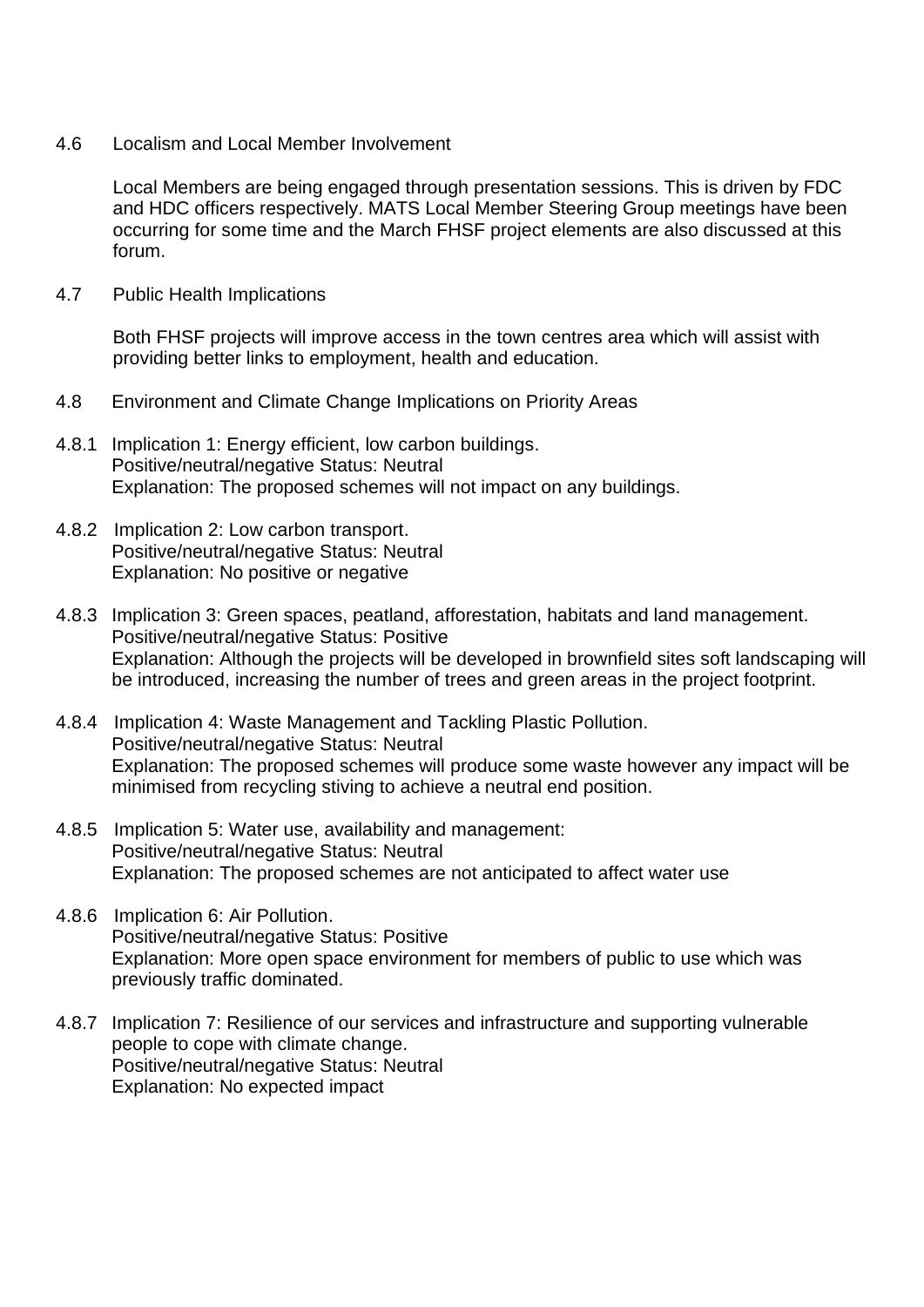The contacts for the sign off process are as follows:

**Have the resource implications been cleared by Finance?** Yes or No Name of Financial Officer: Sarah Heywood

**Have the procurement/contractual/ Council Contract Procedure Rules implications been cleared by the LGSS Head of Procurement?** Yes Name of Officer: Clare Ellis

**Has the impact on statutory, legal and risk implications been cleared by the Council's Monitoring Officer or LGSS Law?** Yes Name of Legal Officer: Fiona McMillan

**Have the equality and diversity implications been cleared by your Service Contact**? Yes Name of Officer: Elsa Evans

**Have any engagement and communication implications been cleared by Communications?** Yes Name of Officer: Sarah Silk

**Have any localism and Local Member involvement issues been cleared by your Service Contact?** Yes Name of Officer: Sue Proctor

**Have any Public Health implications been cleared by Public Health?** Yes Name of Officer: Kate Parker

**If a Key decision, have any Environment and Climate Change implications been cleared by the Climate Change Officer?** Yes Name of Officer: Emily Bolton

- 5. Source documents
- 5.1 None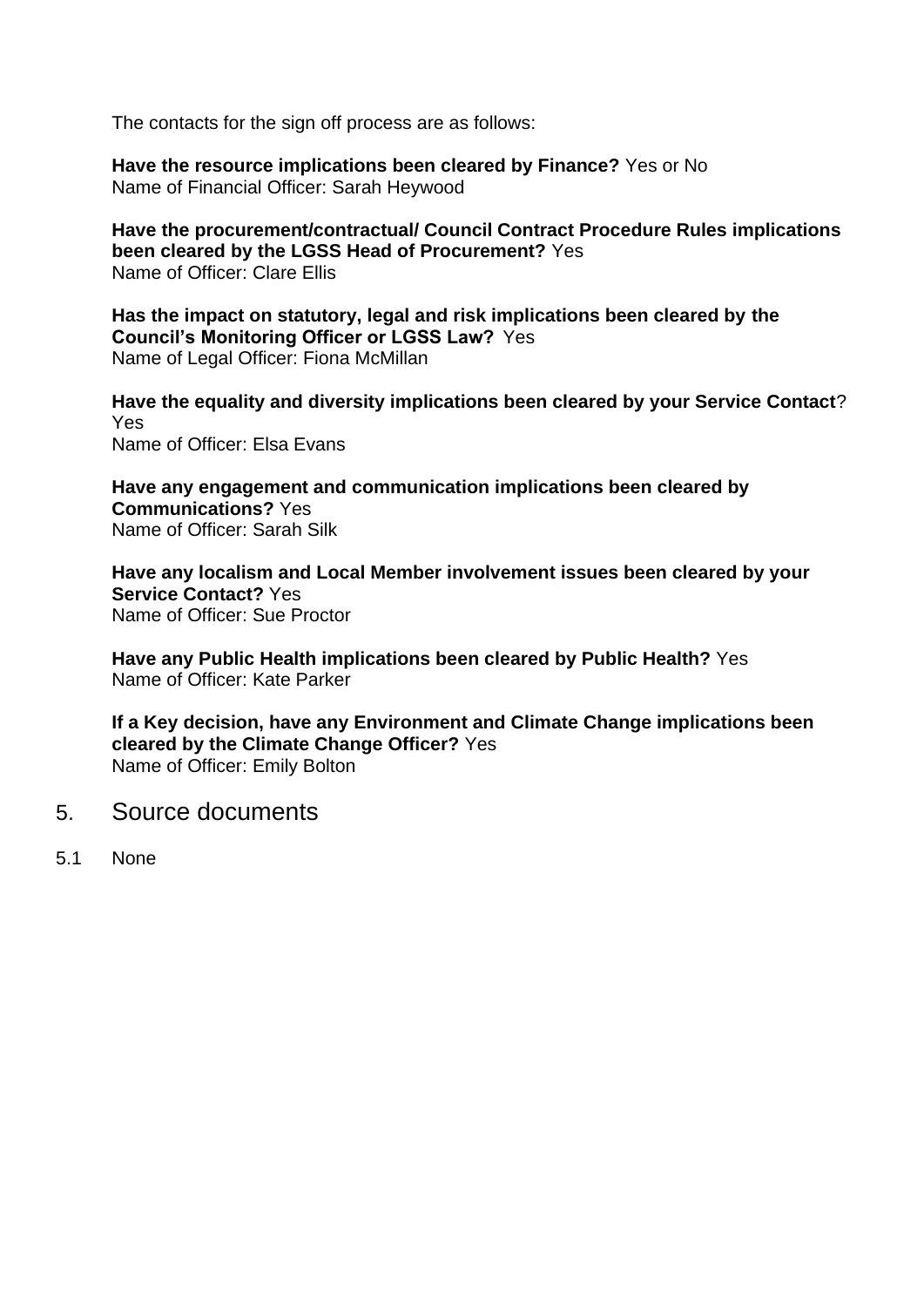

**Appendix A**: March FHSF and MATS Broad Street Projects relationship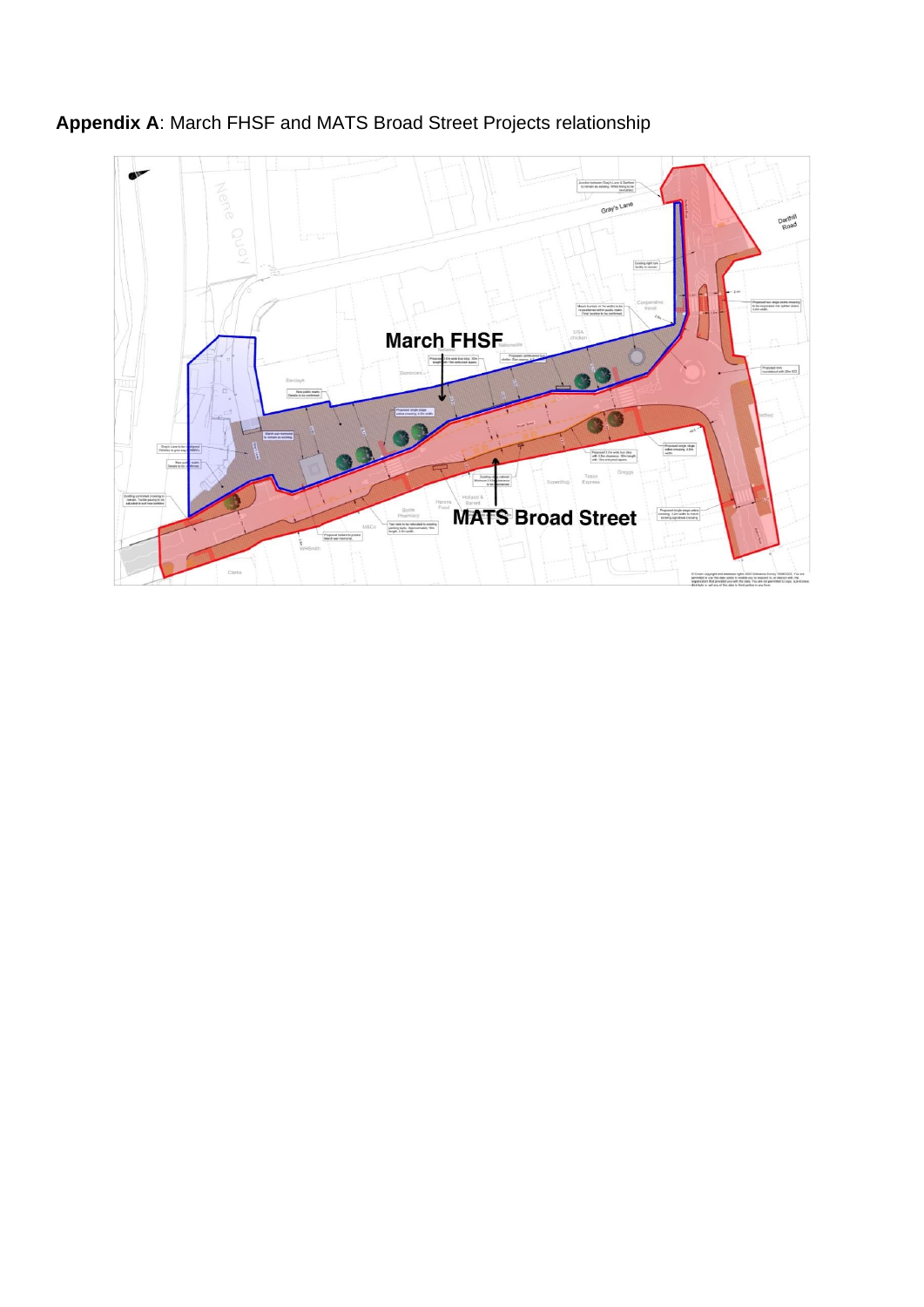## **Appendix B**: March Future High Street Fund General Layout